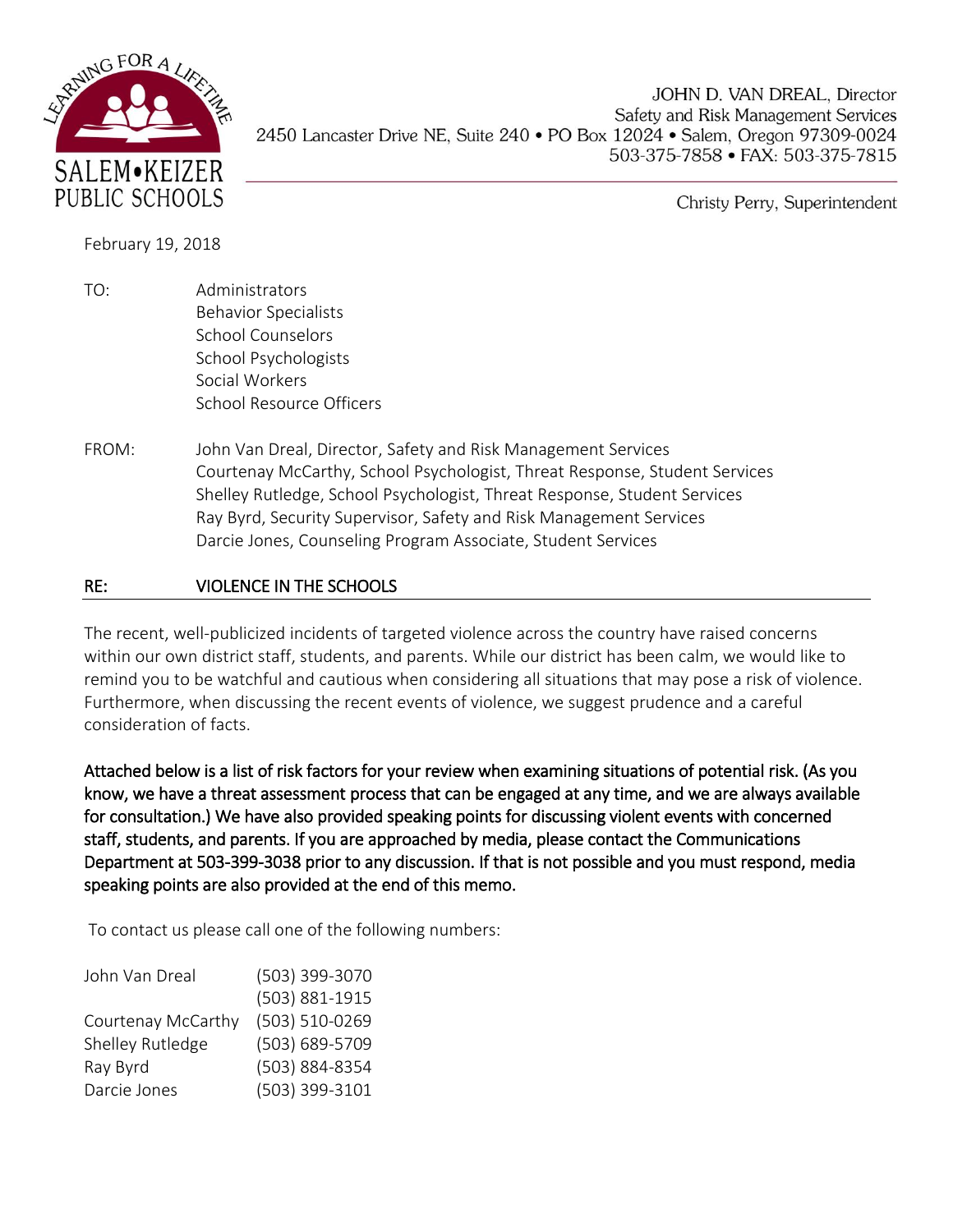## *Risk Factors (associated with targeted violence)*

The following is a partial list of actions, behaviors and circumstances that may indicate greater risk for targeted violence. Please be mindful of this list as you monitor your students and the situations they are involved in. If you have concerns of imminent danger, contact Law Enforcement immediately.

- 1. Has there been a shift toward a threat of extreme aggression or violence? Violence is aggressive behavior that is intended to cause, or results in, serious or lethal injury.
- 2. Have there been threatening communications suggesting a potential violent attack? Is the communication an expression that suggests details of planning or ongoing consideration of an attack? Communications may include verbal expressions, artwork, email, Internet messaging, texting, written language exercises, or any other medium of communication. A communication can also be made by indirect, veiled, or casual references to possible harmful events, warnings of potential harm or references to previously occurring violent events such as school or community shootings.
- 3. Are there indications of a specific target or targets? Is there an ongoing consideration or focus on a particular person or a group of people?
- 4. Are there indications of a motive, goal or justification for a serious or lethal attack? While there can certainly be many motives for acting out violently or aggressively, the most common is the need to establish or re-establish control. This is often disguised as revenge, humiliation, or the desire to prove bravery after making a threat or taking a dare. Pay close attention to motive themes of loss and injustice.
- 5. Are there any indications of behavior that increase the possibility of violence occurring? Such indications may include a plan, acquiring weapons, rehearsing, practicing the attack, scheduling the attack, or other preparations. A communication that threatens an attack is only an expression and does not suggest a "posed threat" unless there are behaviors supporting the intent to carry out the attack. Many threats are not stated with clearly expressed language but are indicated by veiled threats and/or behavior that relates to a possible attack. Attack related behavior includes, but is not limited to, the following:
	- A plan to carry out a targeted act of aggression against a specific individual or group. A plan would have a sequence of actions necessary for its success. The more plausible the plan the greater the risk.
	- The acquisition of a weapon, the attempted acquisition of a weapon, or research about how to acquire a weapon. If the threat is the use of physical force to the point of serious or lethal injury, then the physical force is the weapon.
	- The rehearsal of the event or a similar event. Rehearsal is like simulation or practice. Rehearsal can be indicated through art, fantasy games, writing, film projects, or other opportunities that allow role play or practice. It can also be indicated by the use of movies, Internet sites, or video games that have themes and sequences of violence that can serve as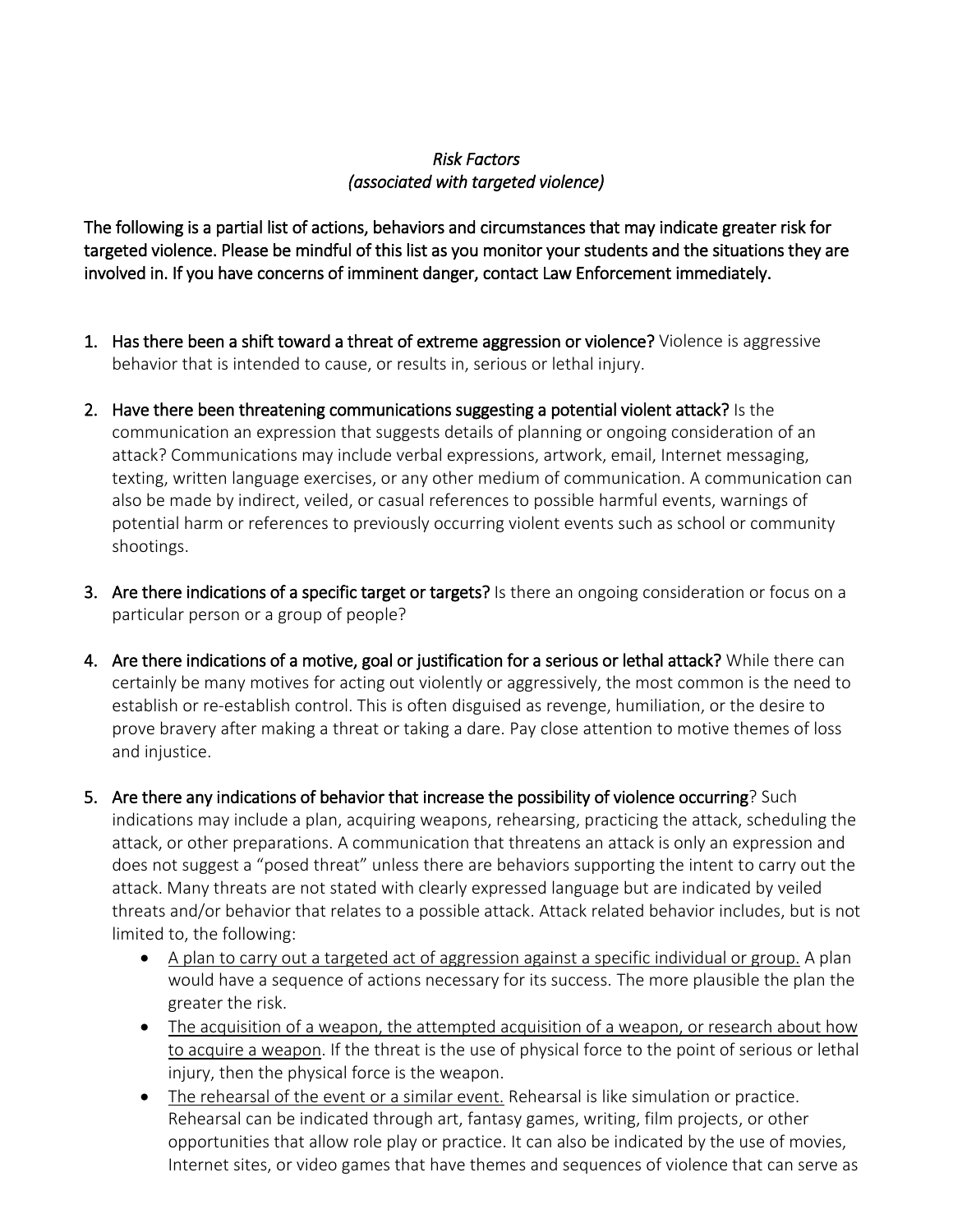a simulation or practice. However, the use of such games or films as entertainment does not lead or cause students to act out violently unless it also serves as rehearsal or practice.

- Scheduling an attack. Scheduling can be indicated through vague communication or thoroughly noted detail. Sometimes the schedule is flexible, awaiting a triggering event (teasing, rejection, loss) that further justifies the violence and locks it in as the only solution.
- 6. Are actions and behaviors consistent with communications? If threats are made but not accompanied by attack-related behaviors, motives, or a specific target(s) consistent with that threat, then the risk decreases.
- 7. Is there peer collaboration? Are peers aware of (or concerned about) a potential attack? Are peers encouraging the attack?
- 8. Are alternatives and emotional coping reserves low or decreasing? For example, a person who is low on coping strategies or alternatives may consider violence to be the only option available to solve problems.
- 9. Are there indications of suicidal thoughts? Is there a history of suicidal ideation, gestures, references, or intent? A desire to die, be killed by another person, or commit suicide, combined with a threat to harm others, increases the overall risk. This is especially true if the suicidal behavior is one feature of a plan to kill others and carry out revenge or justice. If there is a risk of suicide, pursue a Suicide Risk Assessment or seek advice and/or assessment from a doctor or mental health professional.
- 10. Are there personality or behavioral traits, family dynamics, school system issues, or social dynamics that lead to a more vulnerable and potentially dangerous situation? Reckless and vindictive behavior, family dysfunction, academic failure, and social crisis are all risk factors that can aggravate an already at-risk situation.

## *Speaking Points (for addressing student and parent concerns)*

Before talking with staff, parents, or students, be aware of your own feelings and be prepared to manage them. You will set the tone for the school community. Students will look to adults for cues about appropriate responses and they will base their behavior on what the role-model provides. The following suggestions will help students feel safe and help maintain school equilibrium.

- 1. Be caring and compassionate for ALL involved. If people want to discuss the event, help them focus on facts, not rumors.
- 2. People are often most concerned about safety. Highlight that most adults are safe and trustworthy. Discuss all of the safety procedures the district uses to help maintain a safe environment and keep students safe.
- 3. Share details as they are represented in the newspaper or given to you. Steer people away from speculation, rumors, blame, etc. Address gossip firmly but not punitively.